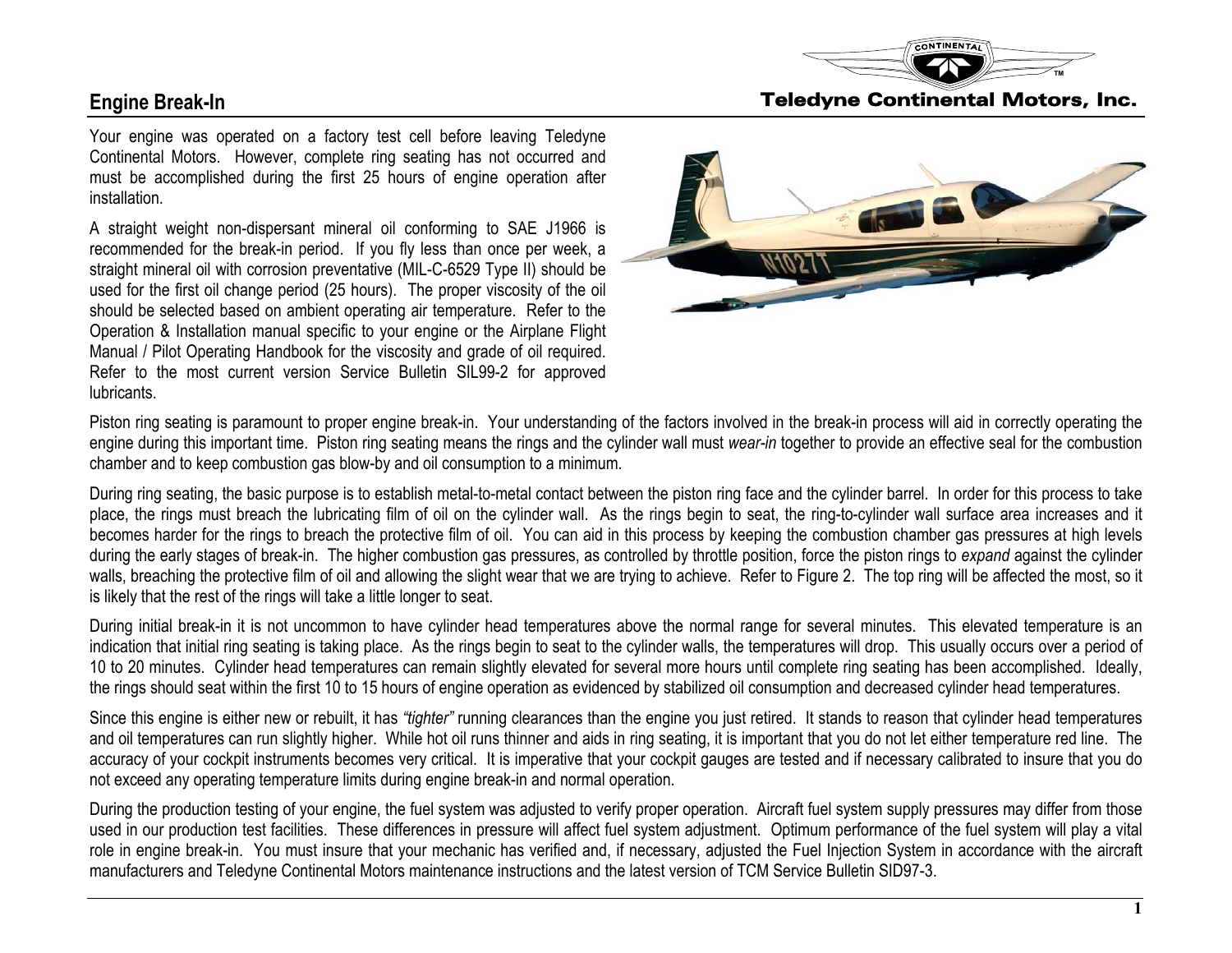

## **Recommended Break-in Flight Tips:**

- 1. Conduct a normal take-off with full power full rich conditions and monitor the engine RPM, oil pressure, cylinder head temperatures and oil temperatures.
- 2. Reduce to climb power in accordance with the flight manual and maintain a shallow climb attitude to gain optimum air speed and cooling.
- 3. Level flight cruise should be at 75% power with best power or richer mixture for the first hour of operation.
- 4. The second hour power settings should alternate between 65% and 75% power with the appropriate best power mixture settings. Vary the power setting every 15 to 30 minutes utilizing best power settings. Best power mixture settings are necessary to maintain high cylinder combustion pressures.
- 5. Engine controls or aircraft attitude should be adjusted, as required, to maintain engine instrumentation within specifications.
- 6. The descent should be made at low cruise power settings with careful monitoring of engine pressures and temperatures. Avoid long descents with cruise RPM and manifold pressure below 18 In. Hg. If necessary, decrease the RPM sufficiently to maintain manifold pressure.

Best power mixtures occur between 75 and 125˚F rich of peak exhaust gas temperatures. Mixtures richer than best power actually reduce cylinder pressures and cylinder temperatures and can increase the time required to properly seat the piston rings. Best economy mixture settings reduce cylinder pressures and should be avoided. Reduced cylinder pressures with increased cylinder temperatures can result in "glazed cylinder walls," which can only be corrected by removing the cylinders to re-hone the barrels and replac <sup>e</sup> the piston rings.



**Figure 1. Power vs. Operating Temperatures**